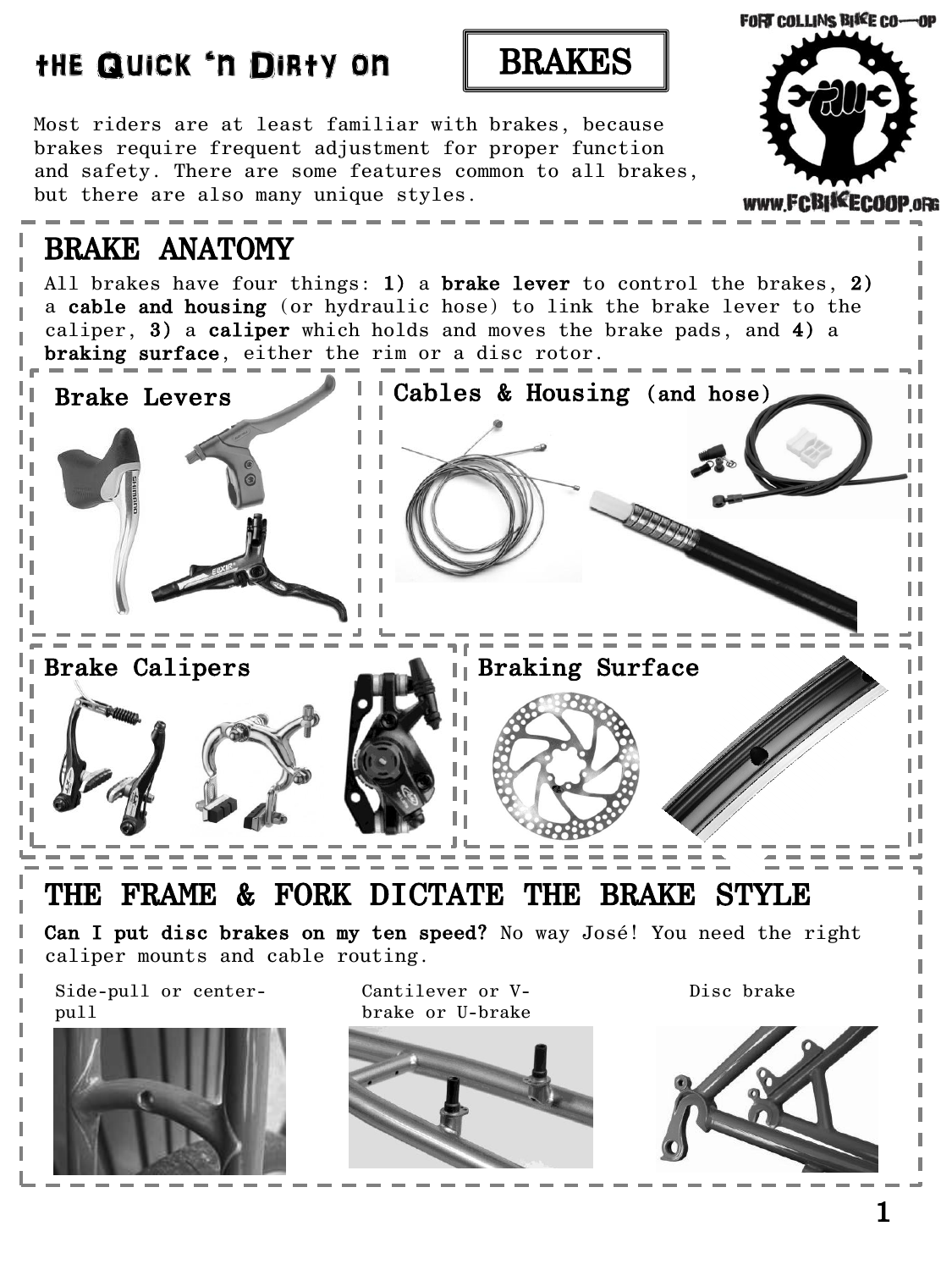### the Quick 'n Dirty on



Brakes aren't working quite right? Start here to diagnose the problem.



**TROUBLESHOOTING** Expanded from the Bike Kitchen's guide to "Why your brakes suck"

#### 1) Poor friction

ı

I

I

I ı

ı

ı ı I Brake pads wear and weather while rims and rotors accumulate braking compound, dirt, and debris. File rubber brake pads to remove the weathered surface. Clean the rim with dish soap and a Scotch-Brite pad. Sand disc brake pads with high grit sand paper, then clean the pads and rotors with rubbing alcohol to remove oils.

#### 2) Brake pads are poorly aligned

After dirty pads and rims, this is the most common cause of poor brake function. With rim brakes, make sure the pad is not too low (causing an L to wear into the pad) or too high (causing the pad to wear the tire). Make sure the pads aren't crooked, which may reduce the surface area of the pad in contact with the rim. NOTE: it is typical to "toe-in" the leading edge of brake pads to reduce braking noise (0.5mm at most). With disc brakes, the caliper itself is rotated in order to align the pads with the rotor; there are a variety of mechanisms for doing this that may vary between brands.

#### 3) Brakes are too loose

If the pads contact the rims late in the lever pull, or not at all, then the brake cables need to be tightened. For small adjustments use the barrel adjusters first; turn to the left to tighten and turn to the right to loosen. For large adjustments, loosen the cable anchor bolt on the caliper, pull more cable through, and retighten the anchor bolt.

#### 4) Pads don't release after braking

 One cause may be pads with an L worn in them from improper vertical alignment that are catching on the rim. The other causes are worn/dirty/rusty cables and housing, which result in friction that the caliper return springs cannot overcome, or worn/gunky/rusty calipers. To diagnose, release the cable from the caliper. Test cable movement through the housing and caliper movement.

#### 5) Pads are not horizontally symmetrical

 One pad hits before the other, resulting in weak braking. For side-pull and center-pull, loosen the mounting nut, rotate the brakes to center, and retighten the mounting nut. For cantilever or V-brakes, adjust the spring tension screws (R to tighten, L to loosen). For mechanical disc brakes this is most common with the inner pad. Tighten the inner pad adjustment to move it towards the rotor.

#### 6) Brakes feel squishy

 The brake cable housing is worn and needs to be replaced. Brake cable housing is made up of steel coils. It is designed to resist compression, so power is transferred from the lever to the pads. Over time the coils wear and create a squishy feeling because they must be compressed before transferring power to the brake pads. This is especially apparent on longer cable housing runs.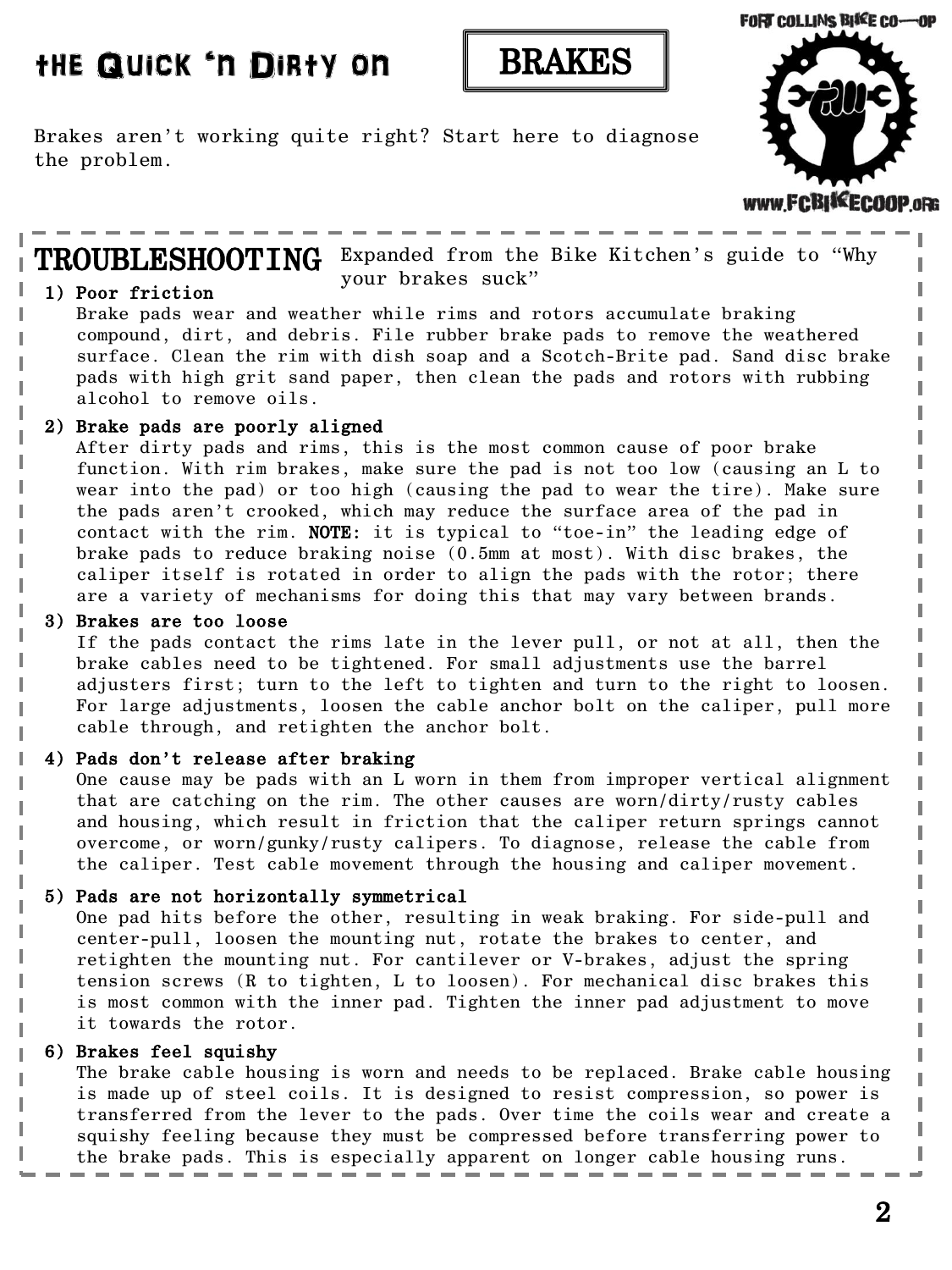### 3

# the Quick 'n Dirty on

Side-pull and center-pull brakes are interchangeable on most bikes. They share the same mounting interface – a single hole drilled in the fork or seatstay bridge. They are most common on road bikes.

BRAKES

# SIDE-PULL

Ш ΗI

ηt

ı I.

τL

μL.

ηL,

ιL

τI

ПI

ΗI

П

ΠI

H

П

H

H

ПI

2 Pivots

Single-pivot side-pulls are the simplest brakes. They are most common on road bikes, but are also found on the cheapest department store mountain bikes. They have limited adjustability: centering via the mounting bolt assembly and vertical pad alignment.





### CENTER-PULL

Cable  $\sim$ carrier Straddle cable DIA-COM Center-pull brakes are common on vintage road bikes. They are similar to side-pull brakes, but are pulled from the center via a cable carrier clamped to the brake cable. There are dual independent spring that control the return so they stay centered better than single-pivot sidepulls. Front

Center-pull brakes can be used on any frame that accepts sidepulls, but may require extra cable stops.

cable stop

Rear cable stop



n L

ι, ц. Ч. ц. ц. L, ц. ц.

ц. Ч. L. ц.

۱.

L, L,

========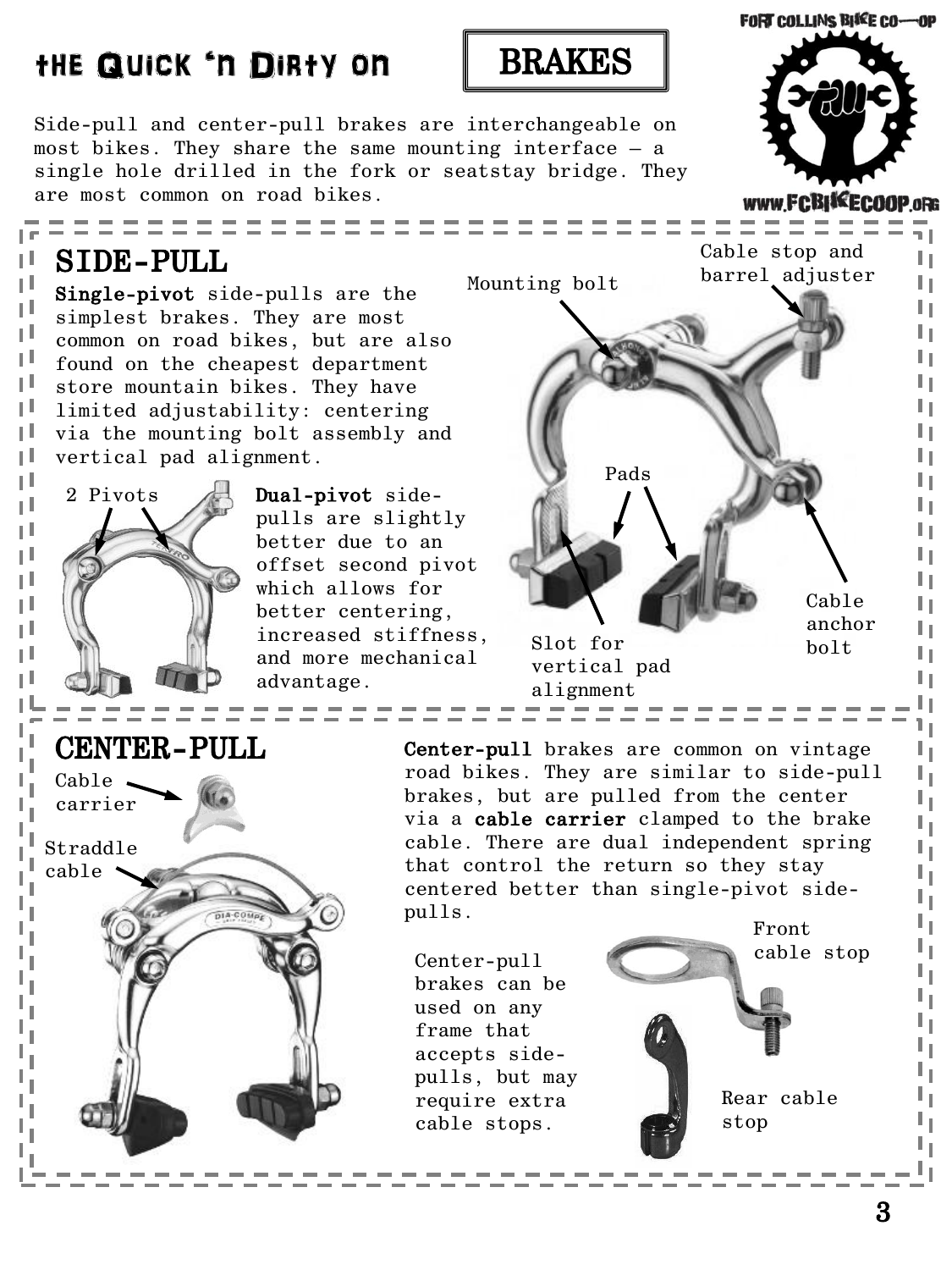## the Quick 'n Dirty on



Cantilever and V-brakes both mount via canti bosses which are welded or brazed onto the blades of the fork and the seatstays.

### CANTILEVER

Ш ΗI

ΗI

тI

тI

п.

r II

τL

тI

ΠI

ΗI

П

Ш

ΗI

П

Ш ΗI

Ш

Cantilever brakes have been around for a long time, and consequently there are many variations on the general form. Most have an L-shaped caliper where the pad attaches somewhere near the apex of the bend while the straddle cable attaches at the end of the caliper.

> Most cantilever brakes have pads and hardware as pictured on the left, but some use V-brake pads. The traditional pads are difficult to adjust as they require an allen wrench and a hex wrench to tighten. The design also allows for pad adjustment in all three dimensions.



Fat



V-brakes or linear-pull brakes are common on mountain and commuter bikes. They are the easiestto-adjust and most effective style of rim brake. The tension on each spring can be adjusted independently to center the calipers. Pad adjustment is simple because the pad can be held in place by pressing the caliper with one hand while tightening the single nut with the other.

V-brake pads have 6 pieces of hardware. On each side of the caliper are one convex and one concave washer, which allow for angle adjustment. The two convex washers have different widths to allow for different pad spacing.

Always grease the canti bosses when installing brakes!



www.FCBISEECOOP.oRG

n L

L L ۱. ц. ц. ц. ц. ц. ц. ц. L,

L. ۱.

Skinny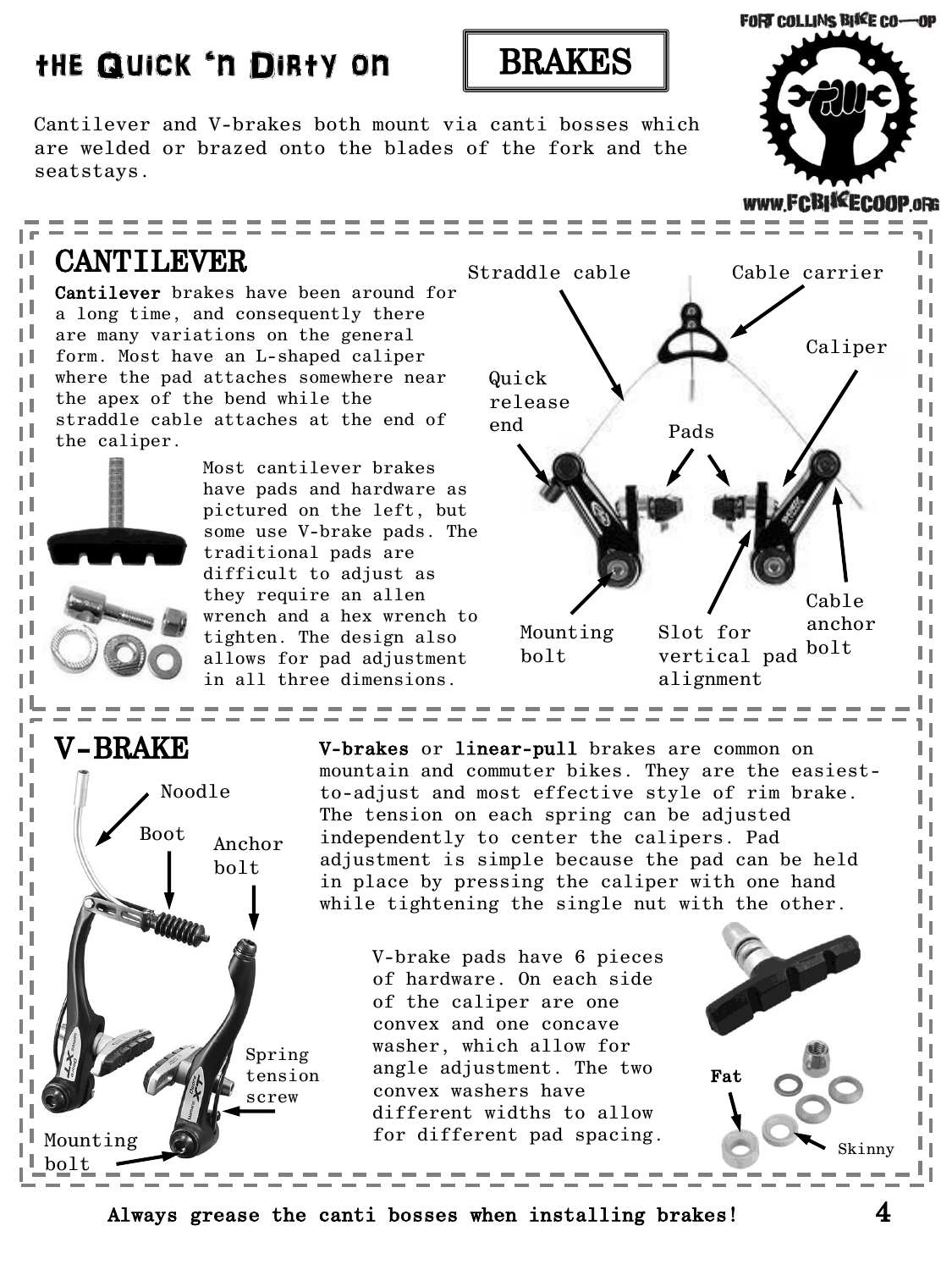